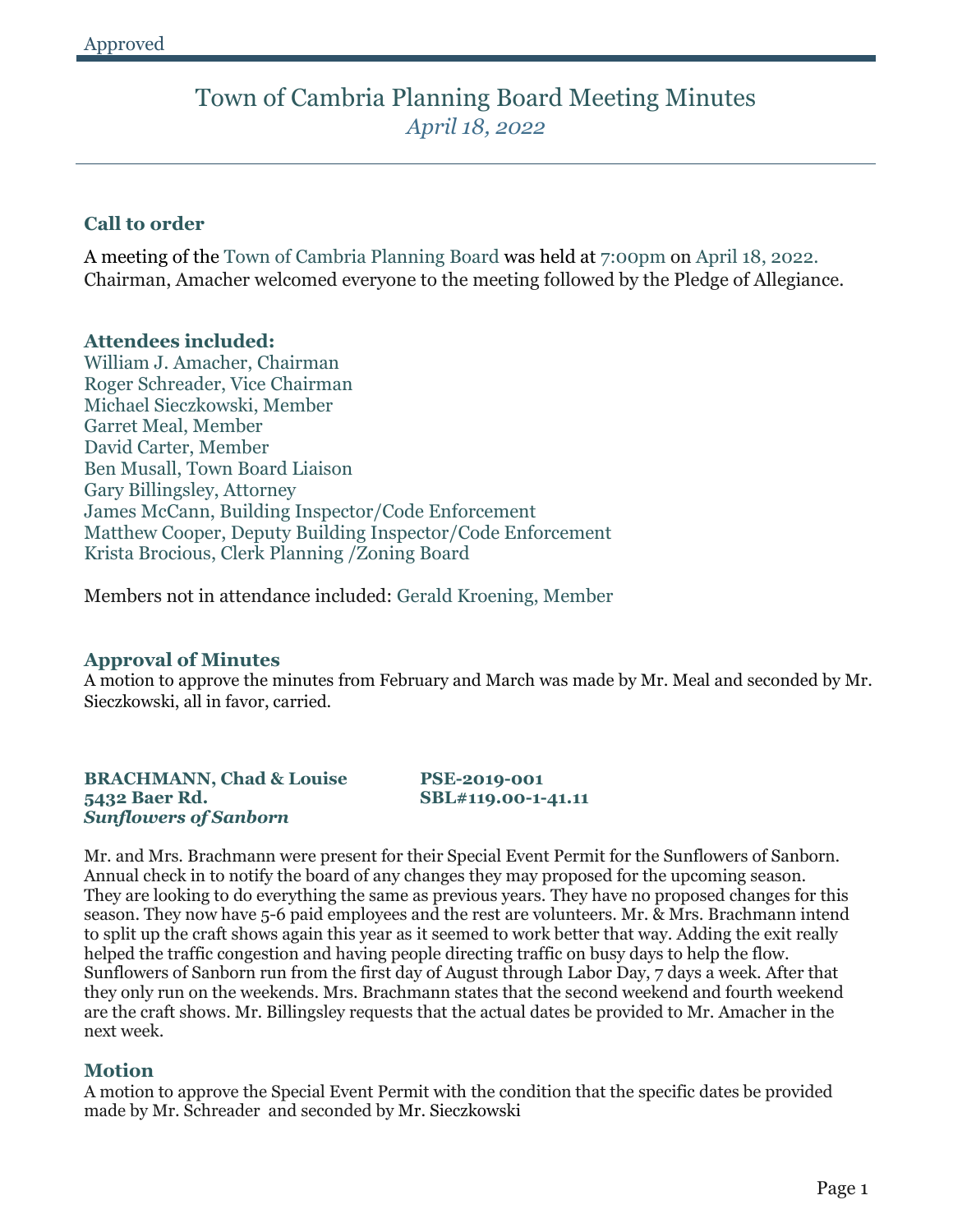# Town of Cambria Planning Board Meeting Minutes *April 18, 2022*

### **Subdivisions**

### **MANTA, Donald PSBD-2022-005 5843 Baer Rd., Sanborn SBL#134.00-1-22**

Mr. Amacher asked Mr. Manta if he could make the lot lines the same depth. After some discussion it is determined that Mr. Manta is still contemplating how he would like to divide this parcel. Mr. Amacher suggested waiting until he knows exactly what he wants to do with the lot.

Mr. Billingsley states that this can be tabled for however long it needs to be. The fee was paid for the Subdivision application.

# **Motion**

A motion to table was made by Mr. Schreader seconded by Mr. Meal, all in favor, carried.

# **DAIGLER, Donald J. PSBD-2022-006 4357 Lockport Rd. Lockport SBL#120.00-2-21.1**

Gerald Hogan Esq. represents Mr. Daigler and was unable to make it tonight due to an illness in his household. He asked if Mr. McCann could speak for him tonight. The lot in question is going to go to his son. An updated survey is on file.

# **Motion**

A motion to waive the public hearing was made by Mr. Siekowski and seconded by Mr. Carter, all in favor, carried.

A motion for negative SEQR was made by Mr. Schreader and seconded by Mr. Carter, all in favor, carried.

A motion to approve with the minor subdivision with the contingency of filing with the county within one year made by Mr. Meal and seconded by Mr. Schreader, all in favor, carried.

# **NESS, Christopher PSBD-2022-007 4207 Johnson Rd. SBL#79.00-2-19.31**

The Ness's are on vacation and asked that Jim speak for them. Their realtor Shannon Hartel is present to speak also. It is a simple subdivision of the property. 150x616

# **Motion**

A motion to waive the public hearing made by Mr. Siekowski and seconded by Mr. Meal, all in favor, carried.

A motion for negative SEQR made by Mr. Schreader and seconded by Mr. Carter, all in favor, carried.